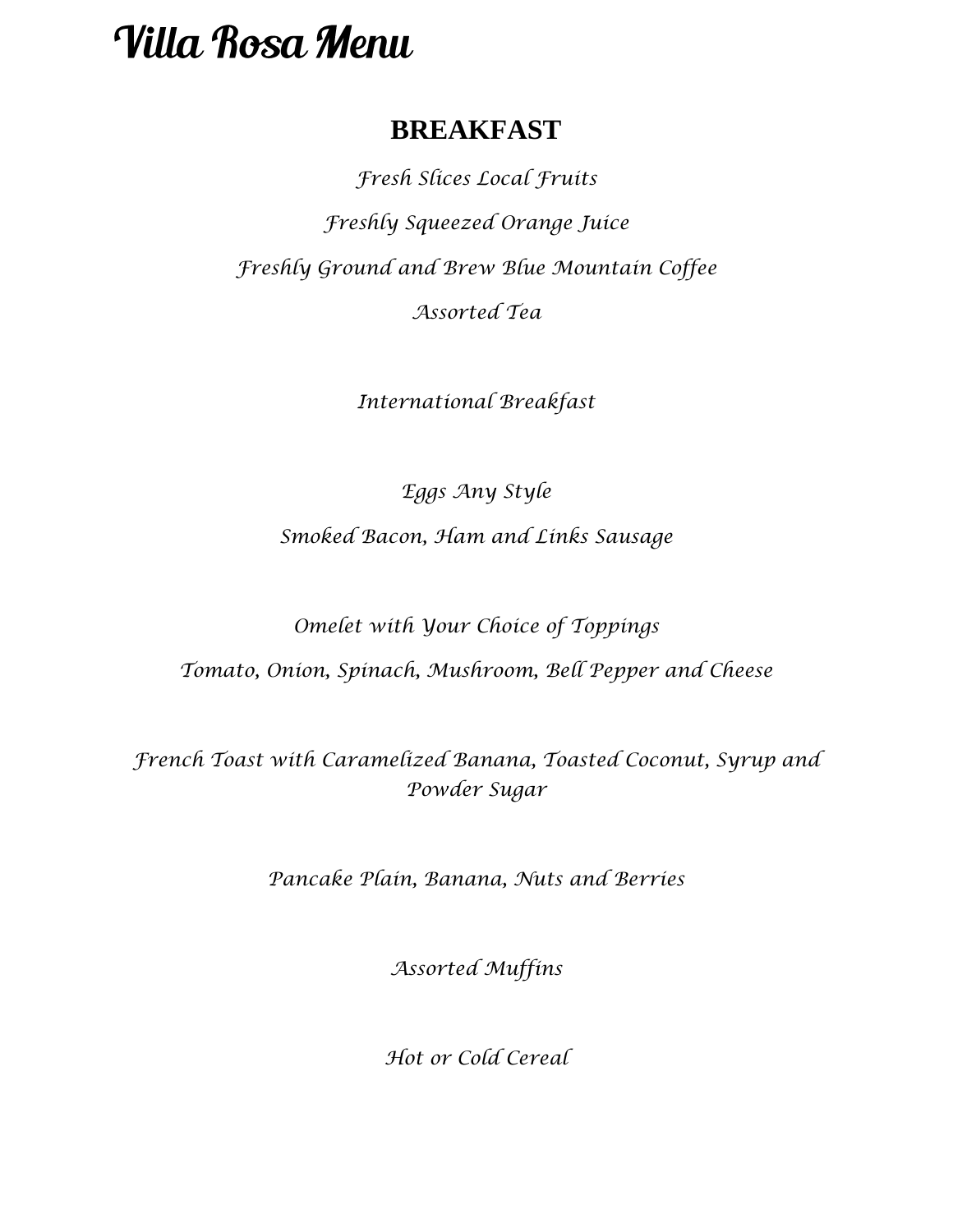## **LUNCH PRE-PLANNED MENUS**

### **LUNCH MENU #1**

*Pear and Coconut soup*

*Spinach, Mango, Curried Sweet Potato Salad and Grilled Chicken Salad*

### **LUNCH MENU #2**

*Chilled Breadfruit Soup*

*Chinese Chicken Salad*

### **LUNCH MENU #3**

*Chilled Cucumber yogurt Soup* 

*Grilled Salmon with grilled Zucchini, Yellow Squash and Tomato with Creamy Dill Dressing*

### **LUNCH MENU #4**

*Tossed House Salad with Romaine Lettuce, Tomato, Cucumber, shaved Carrot and a Papaya Italian Dressing*

*Asian Style Chicken Wings*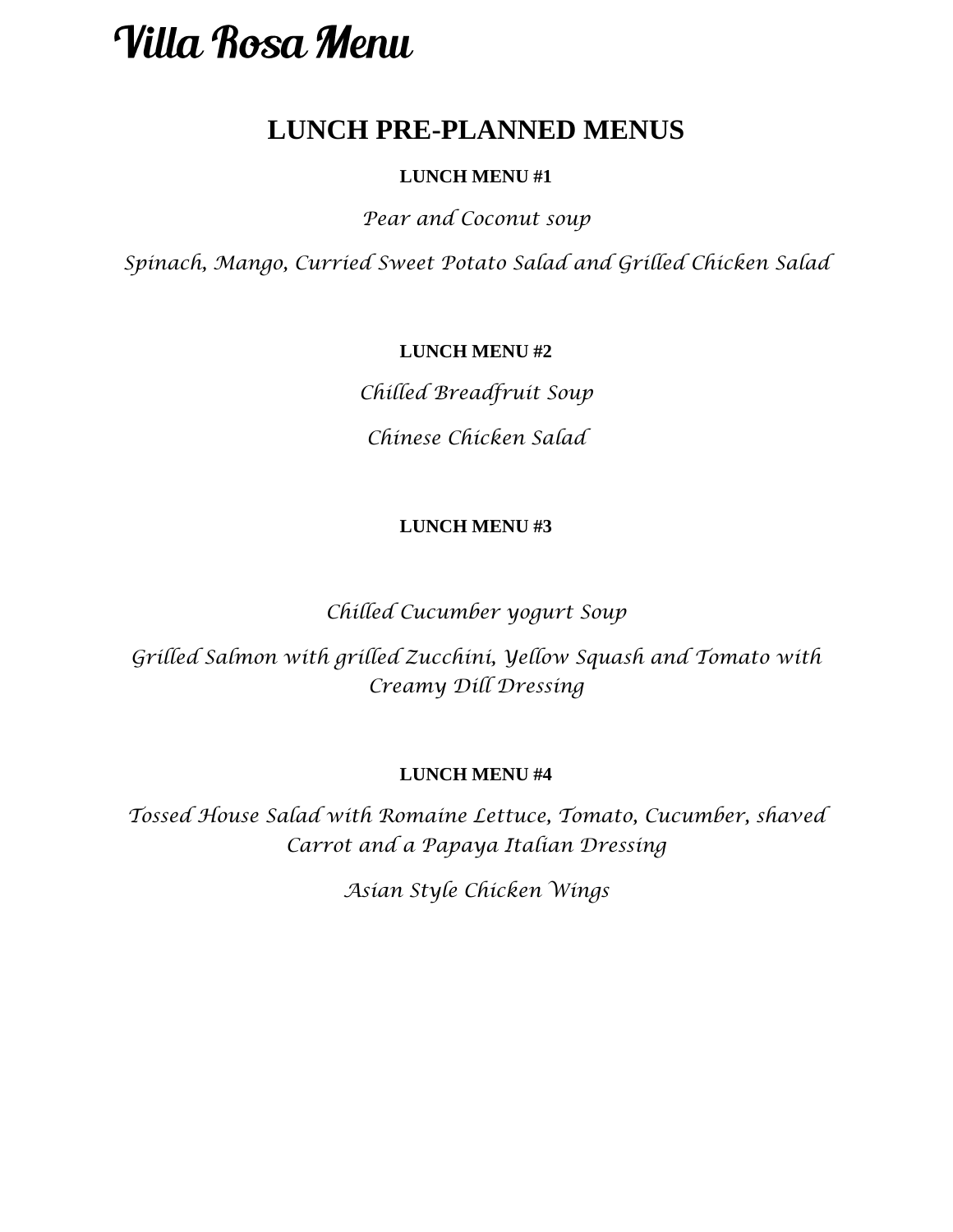## **LUNCH**

 *Trelawny's Yam Salad with Turmeric Mustard Dressing BBQ Pulled Pork Sandwich Topped with Cole Slaw*

*Deconstructed Cheese Burger Salad Minced Beef, Lettuce, Tomato, Pickle, Onion, Cheddar, Sesame Seed Bun Croutons* 

> *Chilled Melon Soup Yardie Style Chicken Wings*

> > *Asian Cole Slaw*

*Homemade Pizza with Choice Of Toppings* 

*BBQ Chicken, Grilled Pineapple, Bell Peppers, Pepperoni, Mushroom, Basil, Tomato, Olives And Cheese*

*Farm Raised Beef Salad*

*Tender Beef Strips with Baby Greens, Tomato, sliced Carrot, Snap Peas, Almond and a Honey Soy Sauce Dressing*

> *Chilled Orange and Carrot Soup Jerk Fish Wrap with Tartar Sauce*

 *Pan Seared Mahi Mahi a topped of Potato Salad and Papaya Mint Relish*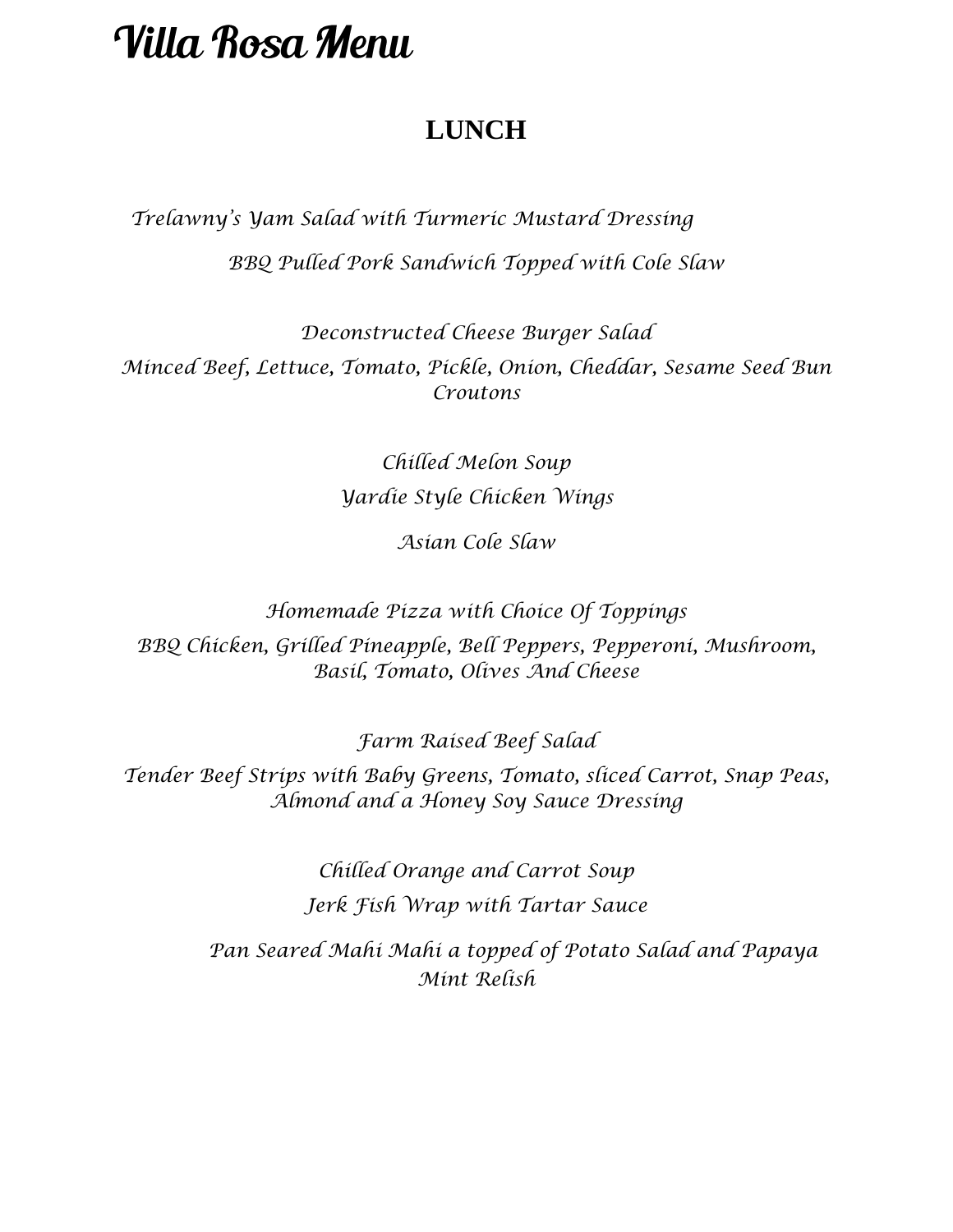### **STARTERS**

### *COLD*

*Smoked Salmon and Tangerine Cream cheese wrapped with Cucumber*

*Papaya Tomato Crostini*

*Shrimp and Asparagus wrapped with Bacon Ham*

*Crudite Platter with Blue cheese Dip*

*Spinach Artichoke Dip with assorted chips ( Breadfruit, Dasheen, sweet Potato and Plantain)*

*Snapper Ceviche*

*Stuffed Mussels with Passion Cream Sauce* 

*Assorted Cheese and Grape Platter*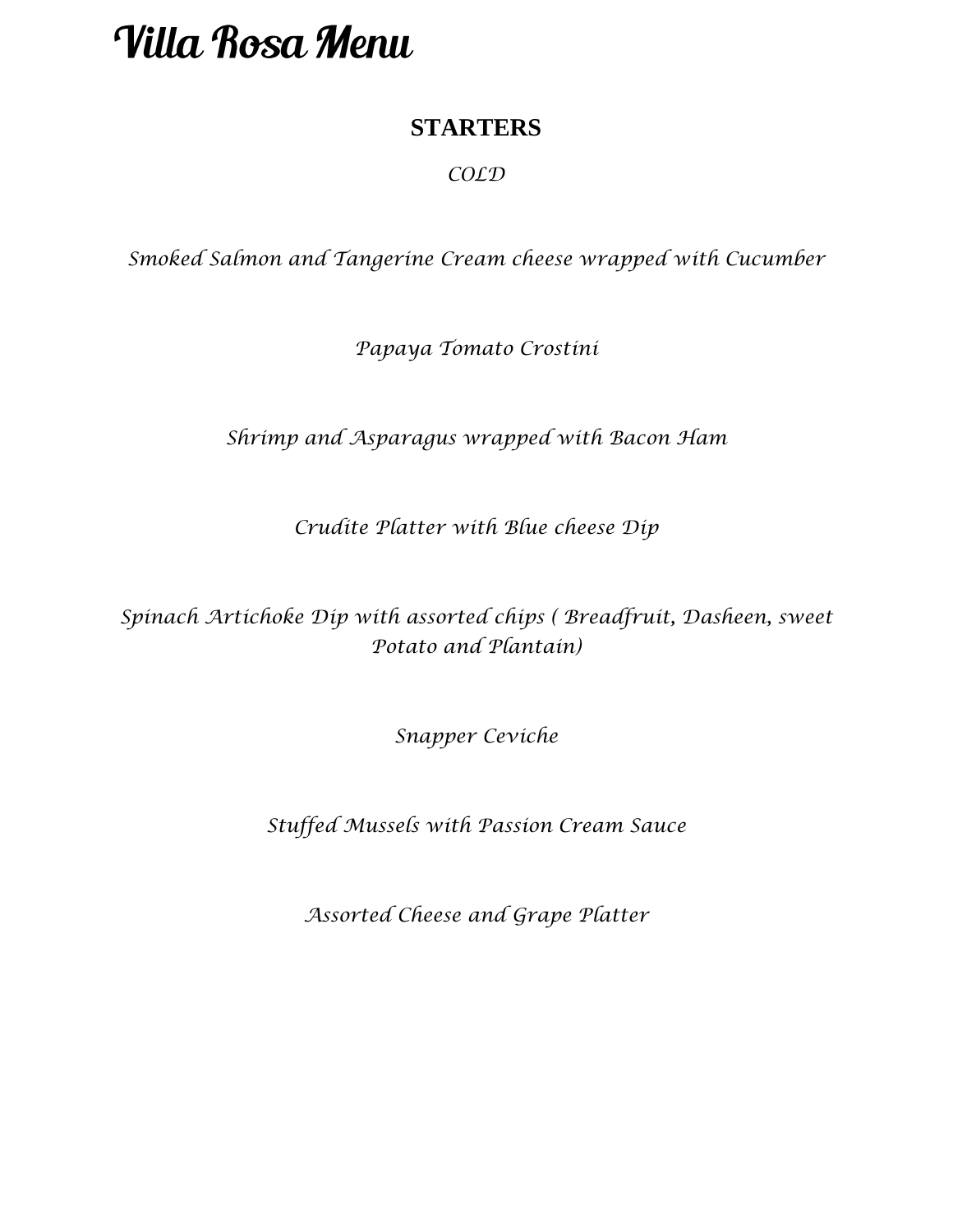### **STARTERS**

*HOT*

*Goat Cheese Stuffed Mushroom With Spicy Marinara Sauce*

> *Thai Style Spring Rolls With Sweet Chili Dip*

*Saltfish Fritters With Jerk Mayo Dip*

*Mini Crab Cakes With Melon Salsa*

*BBQ Chicken Wings With Blue Cheese*

*Pressed Plantain With Jerk Chicken*

> *Samosa Tzatziki Dip*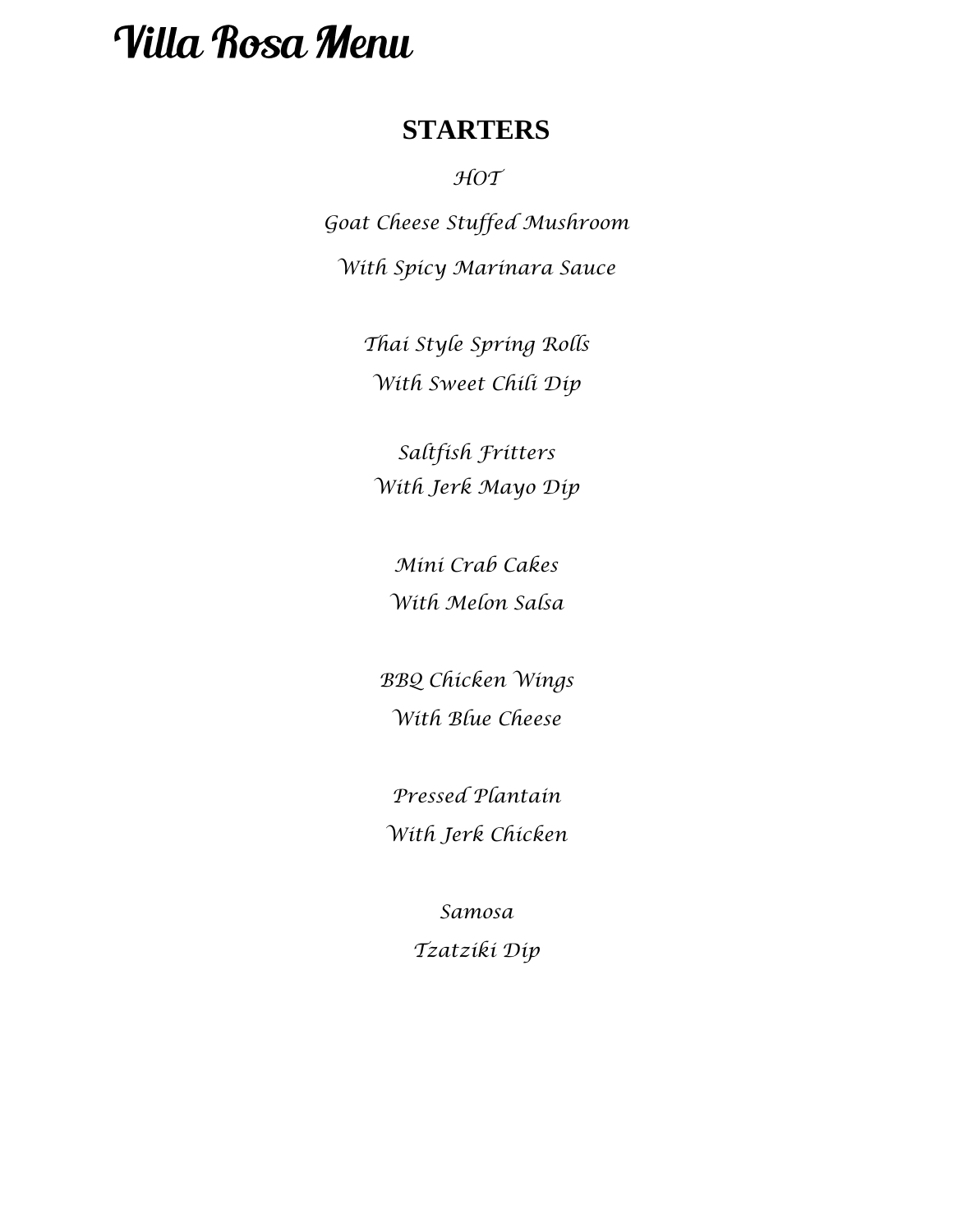## **HOT SOUPS**

*Leeks and Yukon Gold Potato Lobster Bisque Roasted Tomato Classic Bouillabaisse Coconut Red Lentil St. Elizabeth Red Peas with a hint of Basil Wild Mushroom Cream Sweet Corn and Conch Chowder Pepperpot with Pumpkin Spinners* 

## **COLD SOUPS**

*Chilled Jamaican Tomato Gazpacho with a hint of scotch bonnet pepper*

*Carrot and Orange Ginger* 

*Pumpkin Vichyssoise with Tomato Concasse, Toasted Pumpkin seeds and coconut*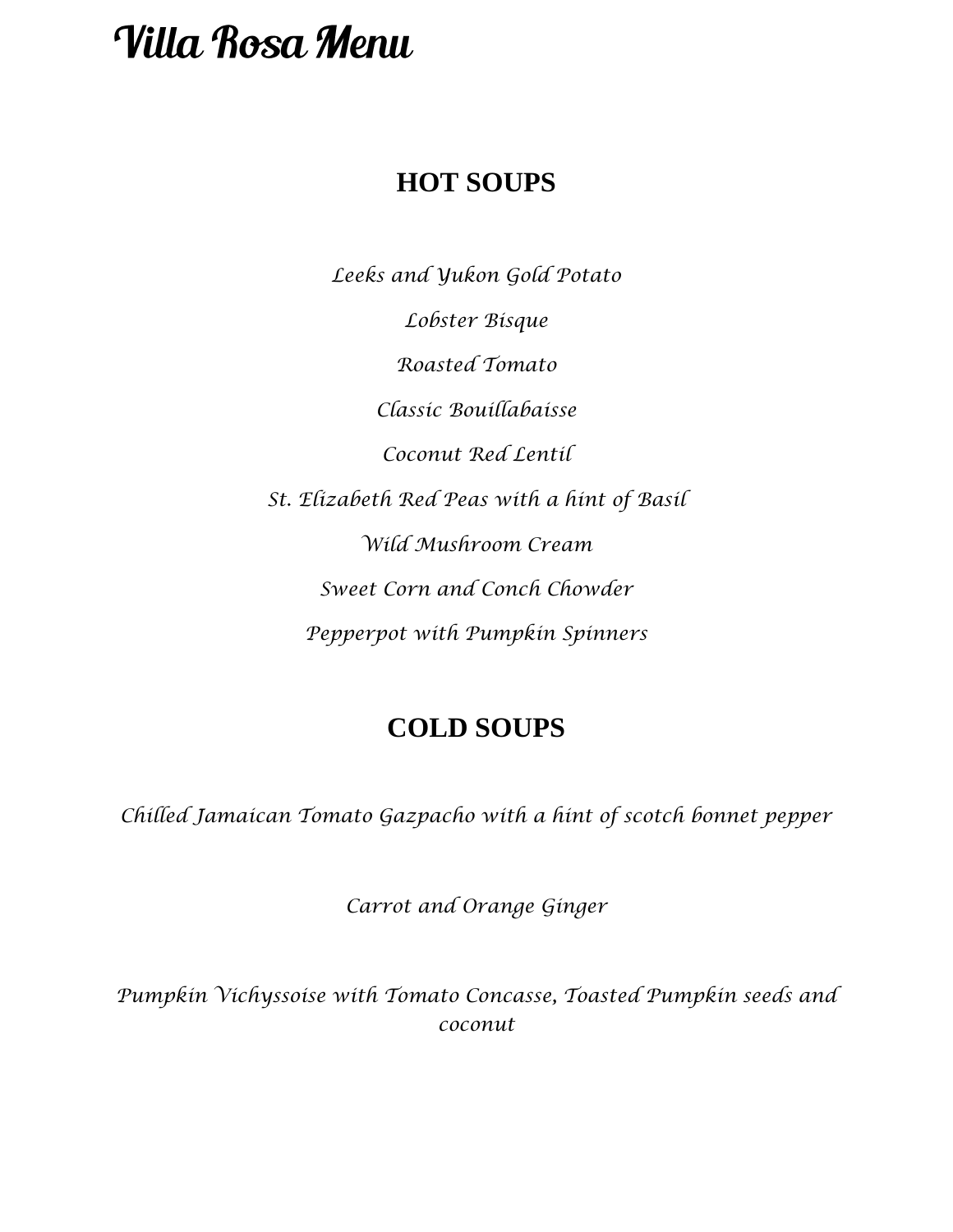## **SALADS**

*Vine Ripe Tomatoes with Buffalo Mozzarella, Pickled Onions, Aged Balsamic Vinaigrette and Basil Oil*

*Tossed Salad*

*With Crumbled Feta Cheese, Kalamata Olives, Shaved Cucumber and Tomato*

*Tossed with a Berry Vinaigrette*

*Waldorf Salad* 

*With Sweet Apples, Grapes, Raisins, Celery and Toasted Walnuts Tossed in a Honey Yogurt Dressing*

*Roasted Baby Beets*

*Accompanied by Orange Segment and Baby Spinach topped with Herb Goat Cheese and accent by a Balsamic Vinaigrette*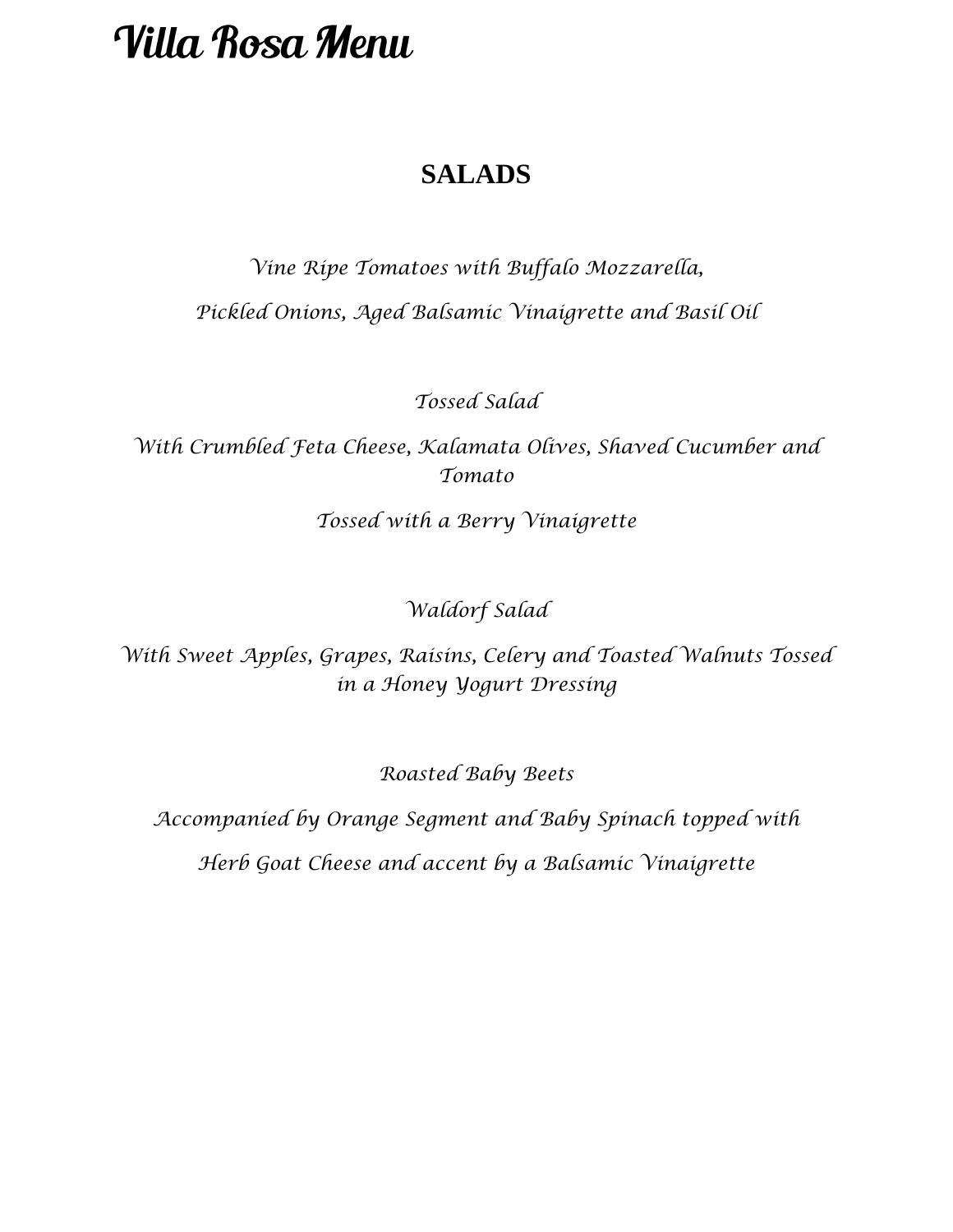## **SALADS**

*VR Classic Caesar*

*Grilled Shrimp/Snapper*

*Crisp Hearts of Romaine Tossed with Caesar Dressing, topped with a Homemade Crouton* 

*And Anchovy Fillets*

*Villa Rosa Salad* 

*This Navel Orange and Mix Green Lettuce served with Red Onion,*

*Spiced Walnuts, Sliced Strawberries, Raspberries and Avocado Dressed with a lime Vinaigrette*

*Shrimp Salad* 

*With Citrus Poached Shrimps, Iceberg Lettuce Dressed with Lemon and Honey Vinaigrette*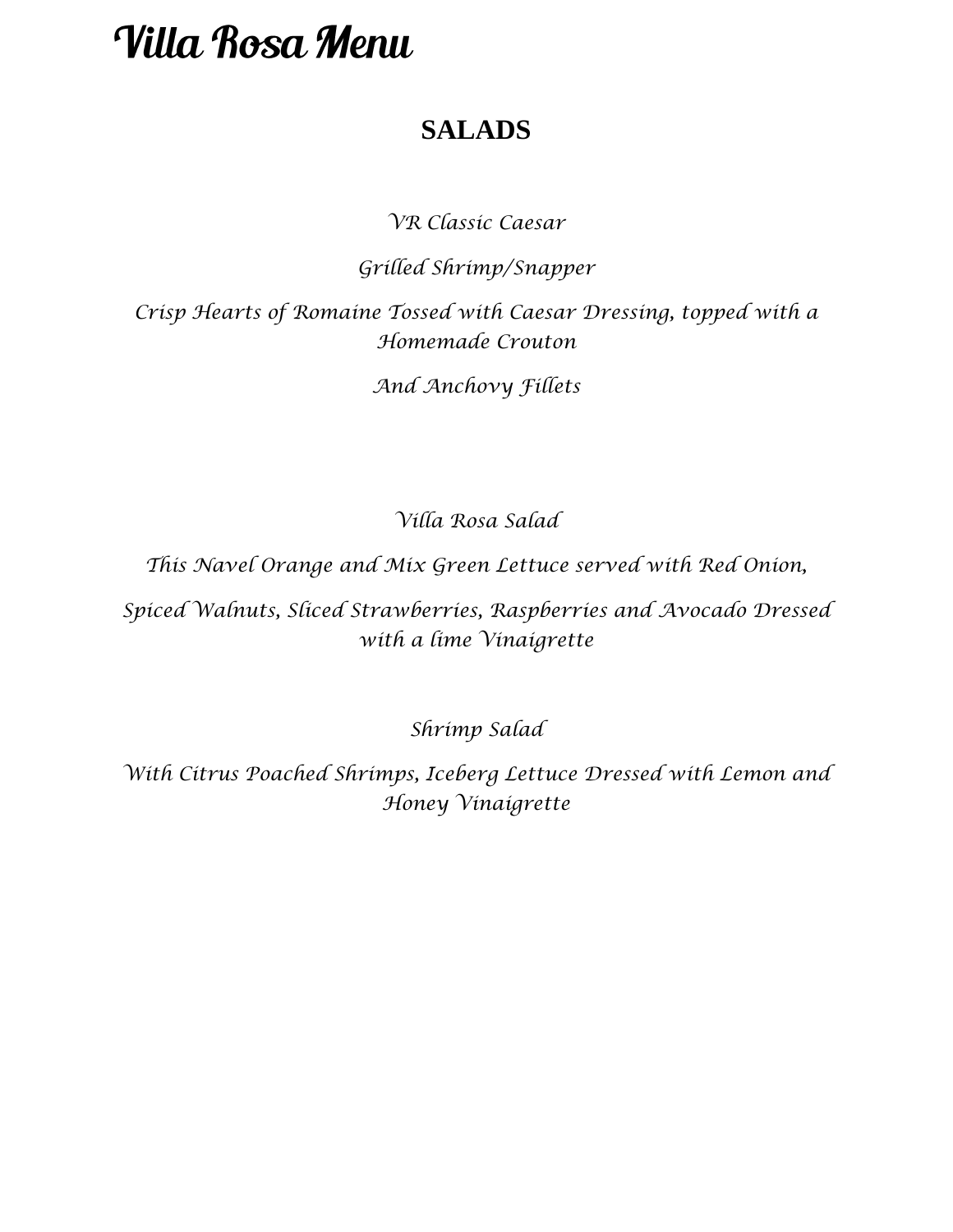## **DINNER PRE-PLANNED MENUS**

### **MENU #1**

*PASS MI CHARCOLE* 

*Chef's Special Pumpkin Soup with Conch*

*Jerk Chicken/Pork/Snapper Escovitched with Coconut and Ginger Rice and Peas and Thyme Butter Steamed Callaloo Fried Plantains and Festivals* 

*Pineapple Upside Down*

#### **MENU #2**

#### **Ova So BBQ NYTE**

*Seafood Chowder* 

*Choice of Memphis BBQ Baby Back Pork Ribs/ Chicken and Shrimp Skewers served with Homemade Corn Bread/Sweet Potato/Grilled Vegetables and Buttered Corn*

*Sweet Potato Pudding with Bailey's Sauce*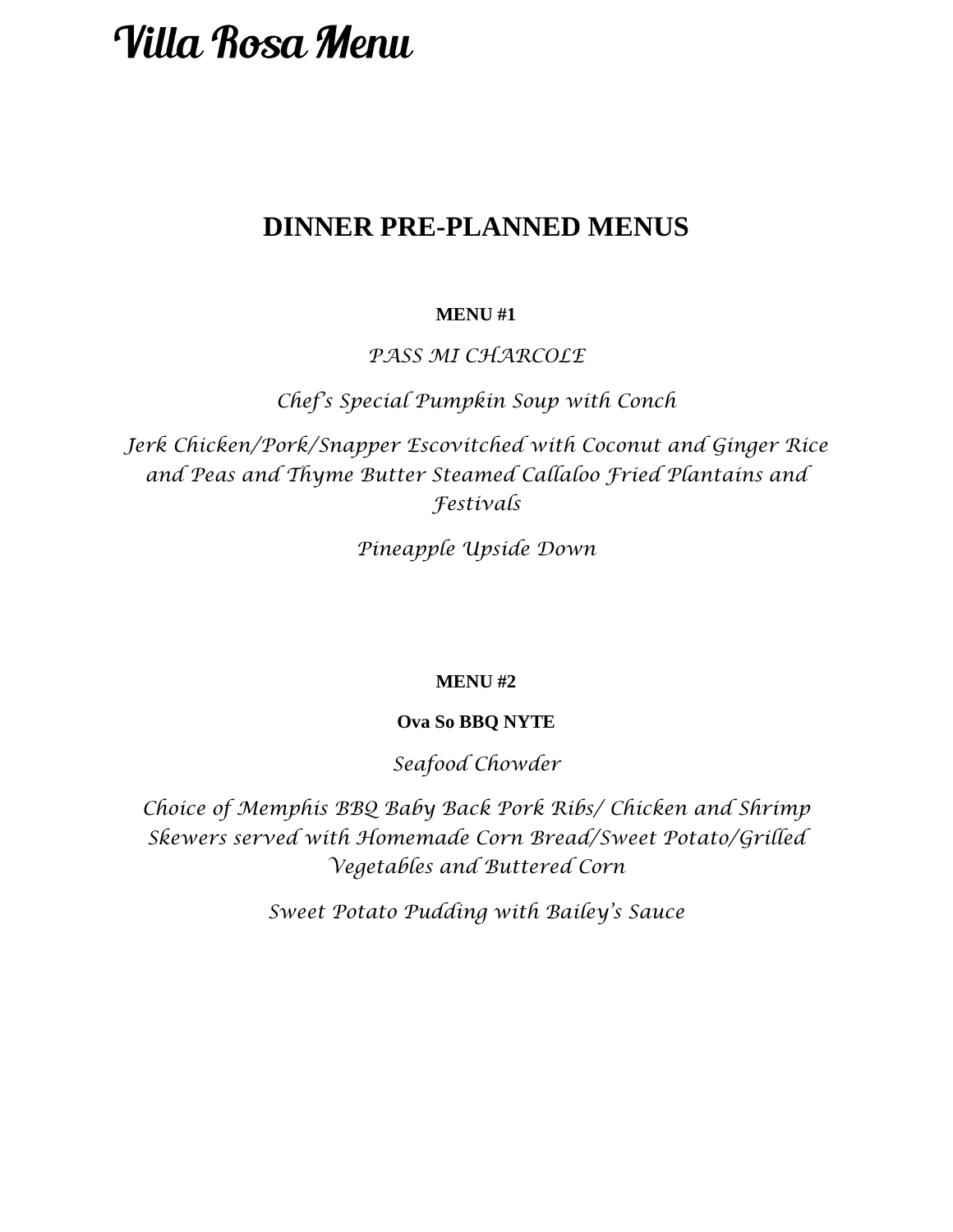### **MENU #3**

### *I Seafood*

*Crab Cakes accompanied with a Citrus Slaw and Black Bean Puree'*

*St Mary Plantain Crusted Mahi Mahi served with Papaya Rosa Mango Relish and Garlic Herb Mashed Potato* 

*Coconut Cream Pie* 

#### **MENU #4**

*Deep Fried Brie with Cinnamon Poached Pear, Walnuts and Honey Dressing* 

*Pan Seared Duck Breast served with a Potato Pancake String Beans and Orange Star Anise Glaze*

*Assorted Berries Trifle*

### **MENU #5**

*Coconut Red Lentil Soup*

*Bassa and Mussels served with Basil Cream Sauce atop Sweet Potato Rosti* 

*Sauté Kale* 

*Key Lime Pie*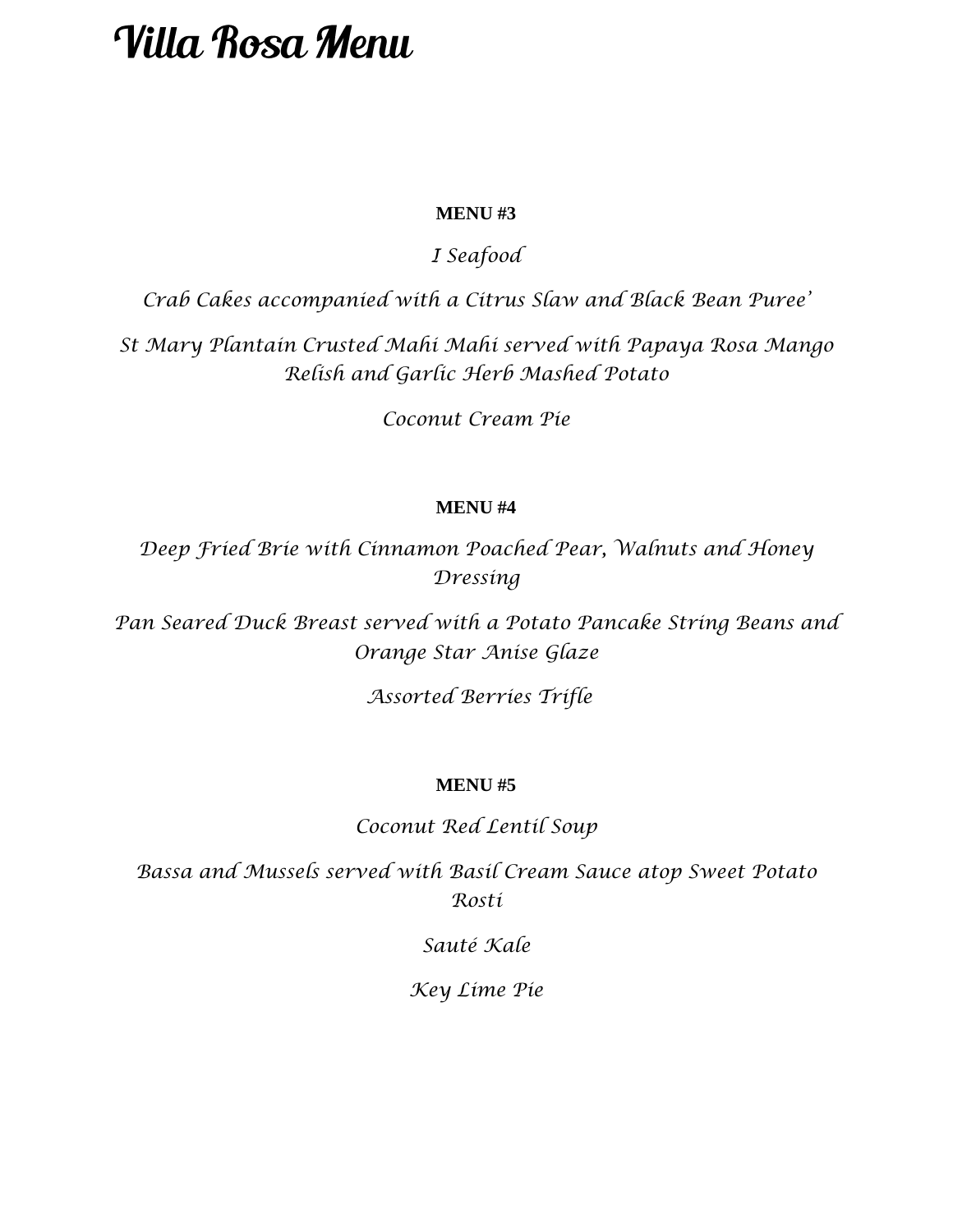### **MENU #6**

*Cream of Broccoli Soup*

*Caesar Salad* 

*Peppercorn Crusted Filet Mignon Served with Potato Au Gratin and Grilled Asparagus Accented by a Porcini Mushroom Demi Glace*

*Oreo Cheese Cake*

### **MENU #7**

*Zuppa De Pesce*

*Tomato, Portobello Mushroom and Squash Anti Pasto* 

*Drizzled with a Balsamic Vinaigrette* 

*Colorado Rack of Lamb*

*Accent by a Minted Demi Glace* 

*Accompanied by a Roasted Bell Pepper Potato Croquette Baby Vegetables* 

*Oreo Cheese Cake*

#### **MENU #8**

*Turmeric and Roasted Butternut Squash soup*

*Tuscan Style Peppered Chicken Breast*

*Artichokes and Potato Ragout* 

*Chocolate and Cherry Cake*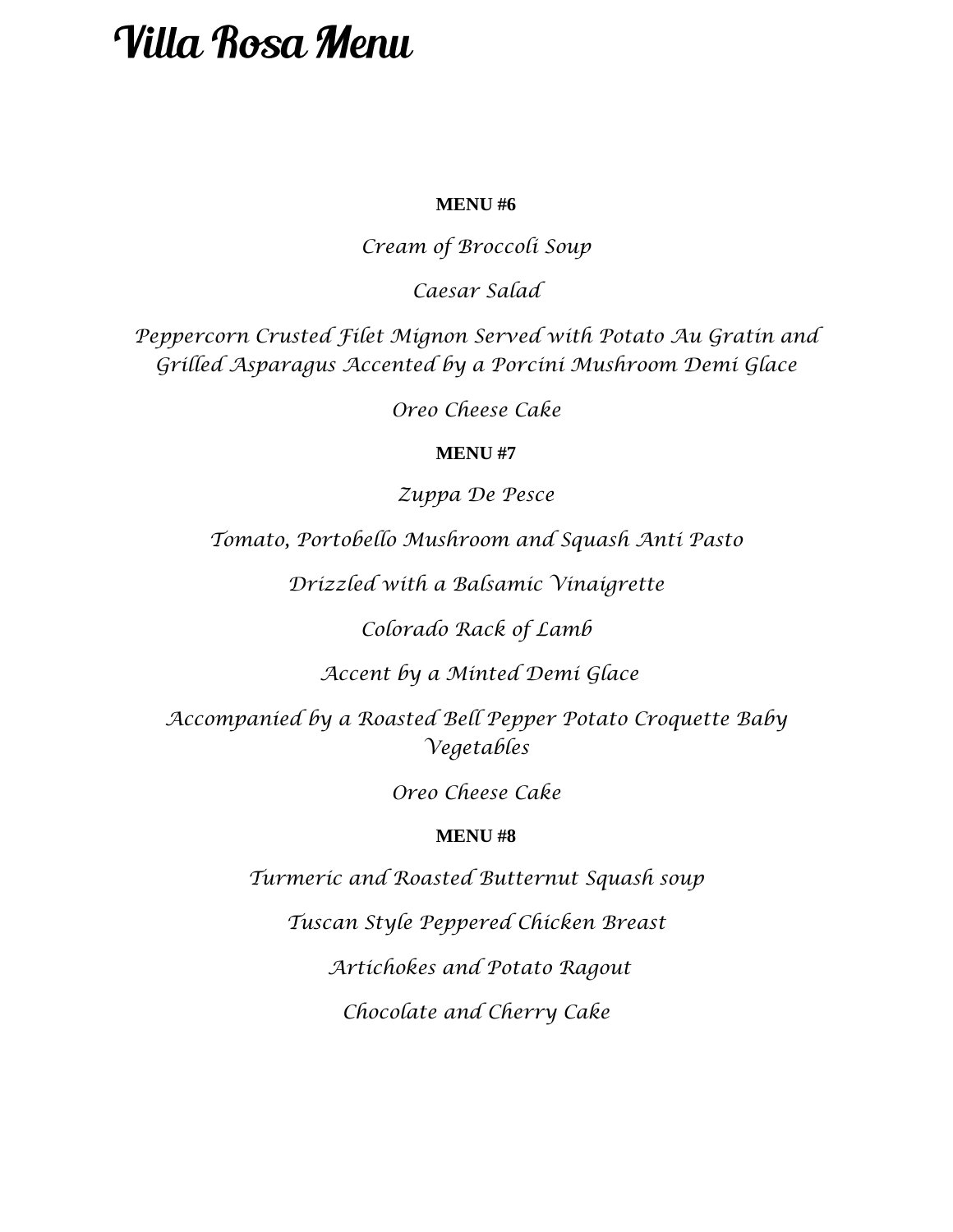### **MENU #9**

*Truffle and White Bean Soup* 

*Shrimp and Mussels Scampi served with Fettuccine Pasta Tossed in* 

*Heirloom Tomato Sauce* 

*Tiramisu* 

### **MENU #10**

*A Bouquet of Baby Greens with Crumbled Herb Goat Cheese*

*With a Berry Vinaigrette* 

*Pecan Crusted New Zealand King Salmon* 

 *with Beurre Rouge Sauce, Asparagus and Roasted Red Pepper Polenta* 

*Banoffee Pie*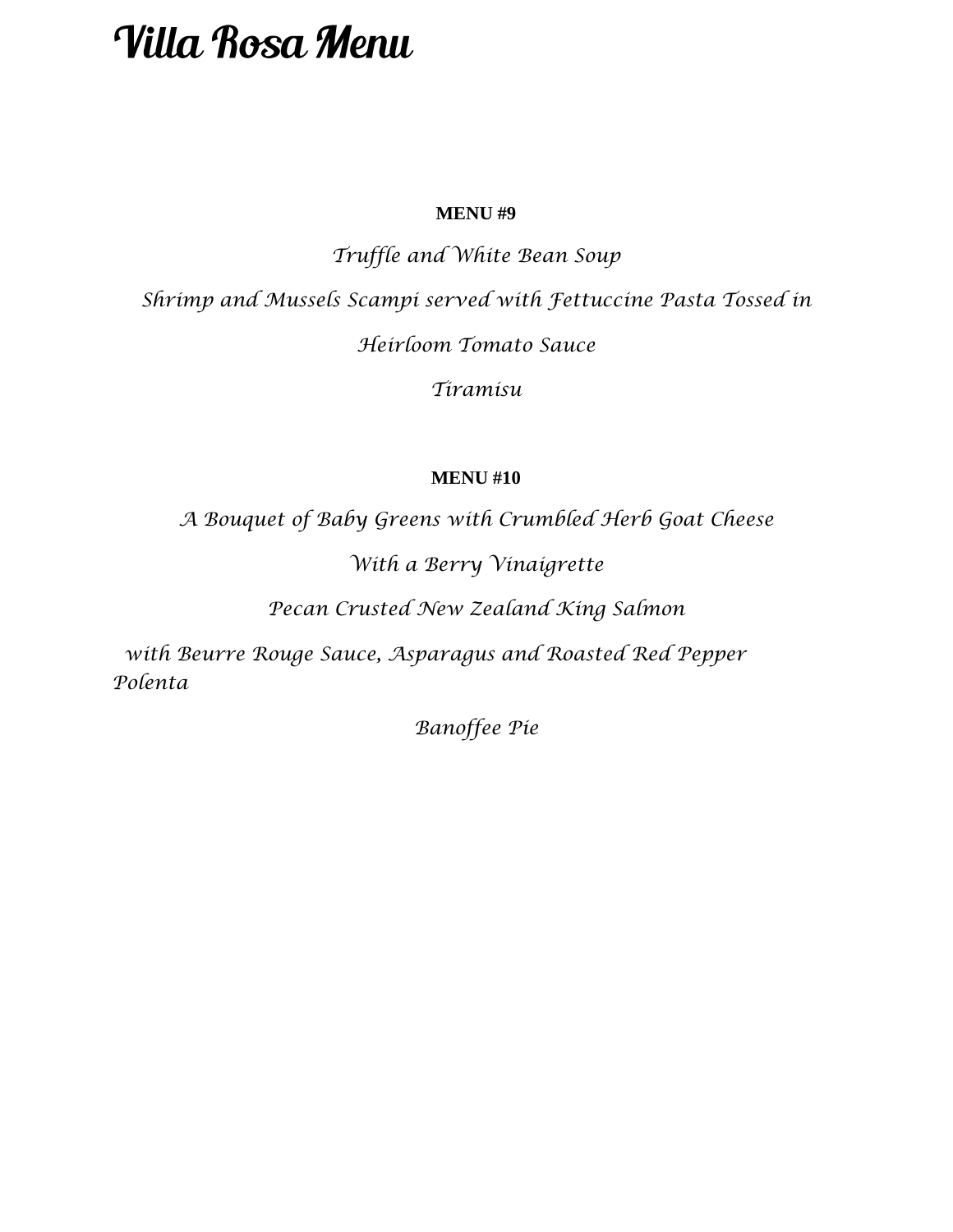## **PASTAS**

*Penne Arrabiata*

*Red Chili Pepper, Spinach, Crisp Bacon and Bell Pepper finished with Tomato sauce*

## *Roasted Vegetables/Beef/Chicken Lasagna Served with Homemade Garlic Bread*

*Grilled Chicken and Sundried Tomato Rigatoni In a Basil Cream Sauce*

*Seafood Linguine* 

*With Shrimp and Mussel in a Roasted Garlic Tomato Sauce*

*Grilled Salmon* 

*Angel Hair Pasta with Dill Cream Sauce*

*Fettuccine Pasta Tossed in Pesto Sauce topped with Grilled Italian Sausage and Roasted Bell Peppers*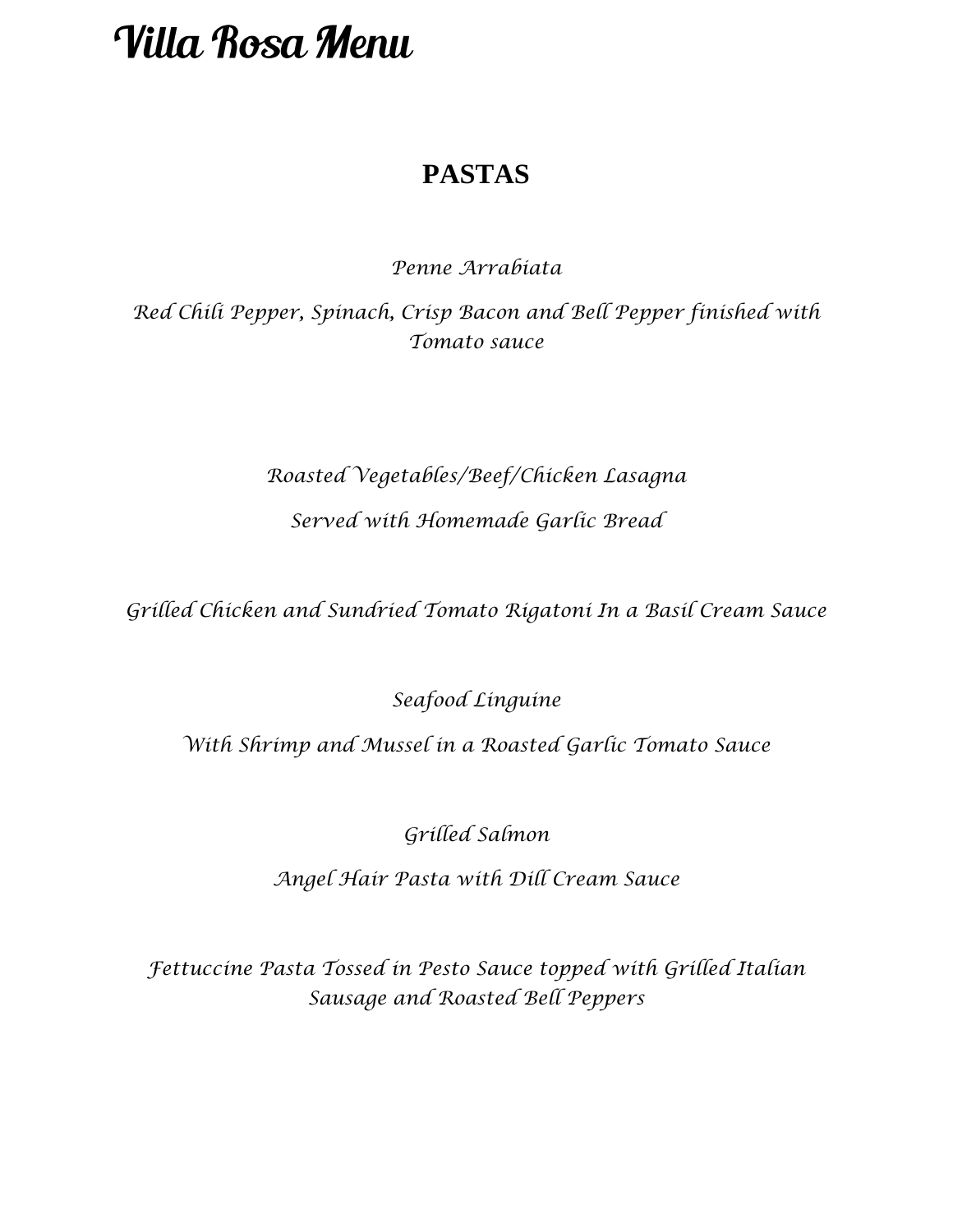## **FISH/ SHELLFISH**

*Red Snapper Rundown*

*Grilled Mahi Mahi with Sorrel Chutney*

*Salmon Wrapped with Squash, Tomato Capers White Wine Sauce* 

*Escovitched Grouper with Pickled Vegetables*

*Grilled Tuna with Pineapple Chutney* 

*Lobster in Season with Lemon Garlic Butter*

*Turmeric Coconut Shrimps*

*Pistachio Crusted Scallops*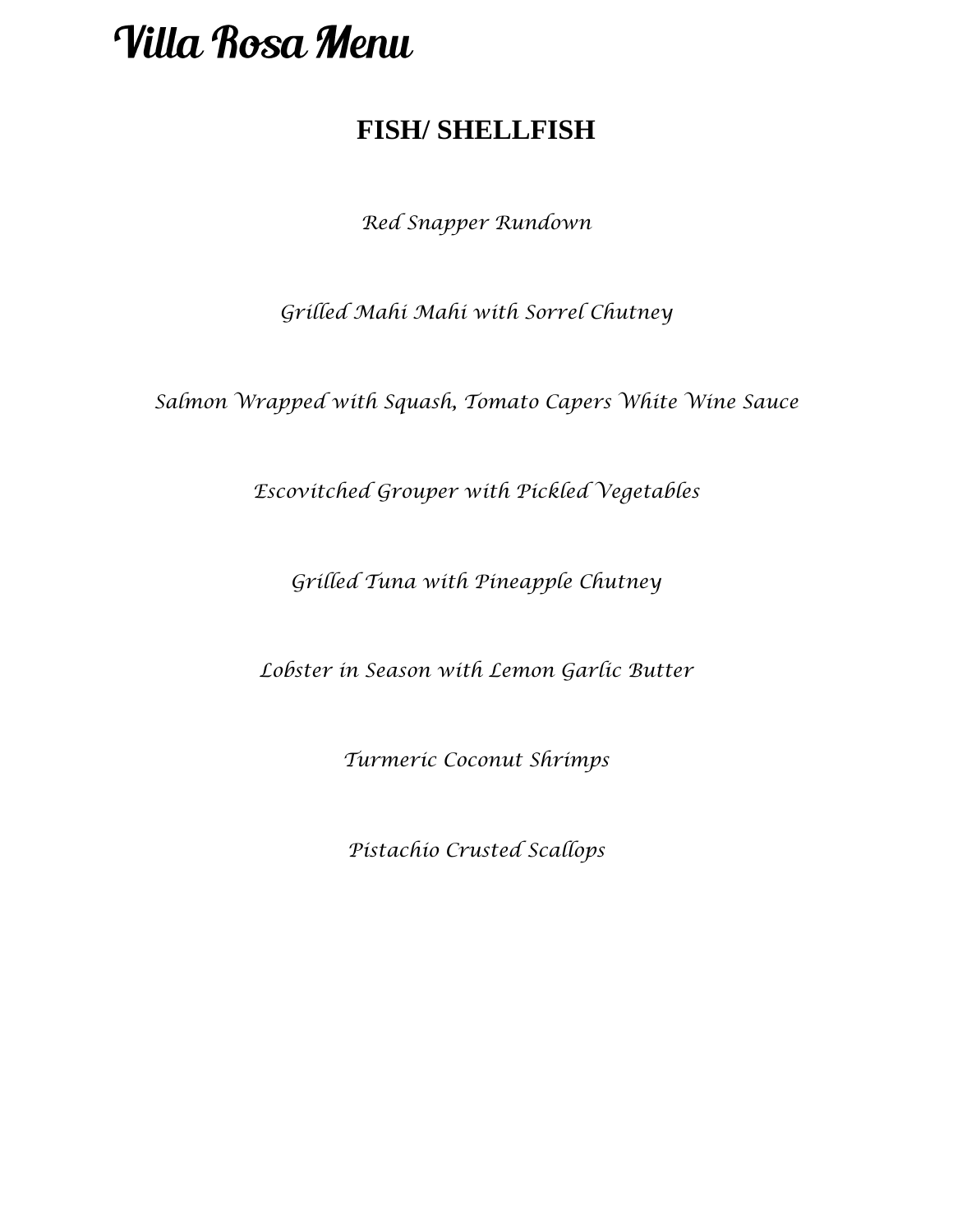## **BEEF, PORK AND LAMB**

*Beef Scaloppini with Mushroom Ragout Cream Sauce*

*Oven Roasted Lamb Chops with Mint and Horseradish Cream*

*Grilled Pork Chops with Guava Glaze*

*Blue Mountain Coffee Crusted Tenderloin with Merlot Reduction* 

*Curried Lamb with Mango Chutney* 

*Grilled Rib Eye with Caramelized Onion and Blue Cheese*

*Jamaican Style Oxtail with Broad Beans*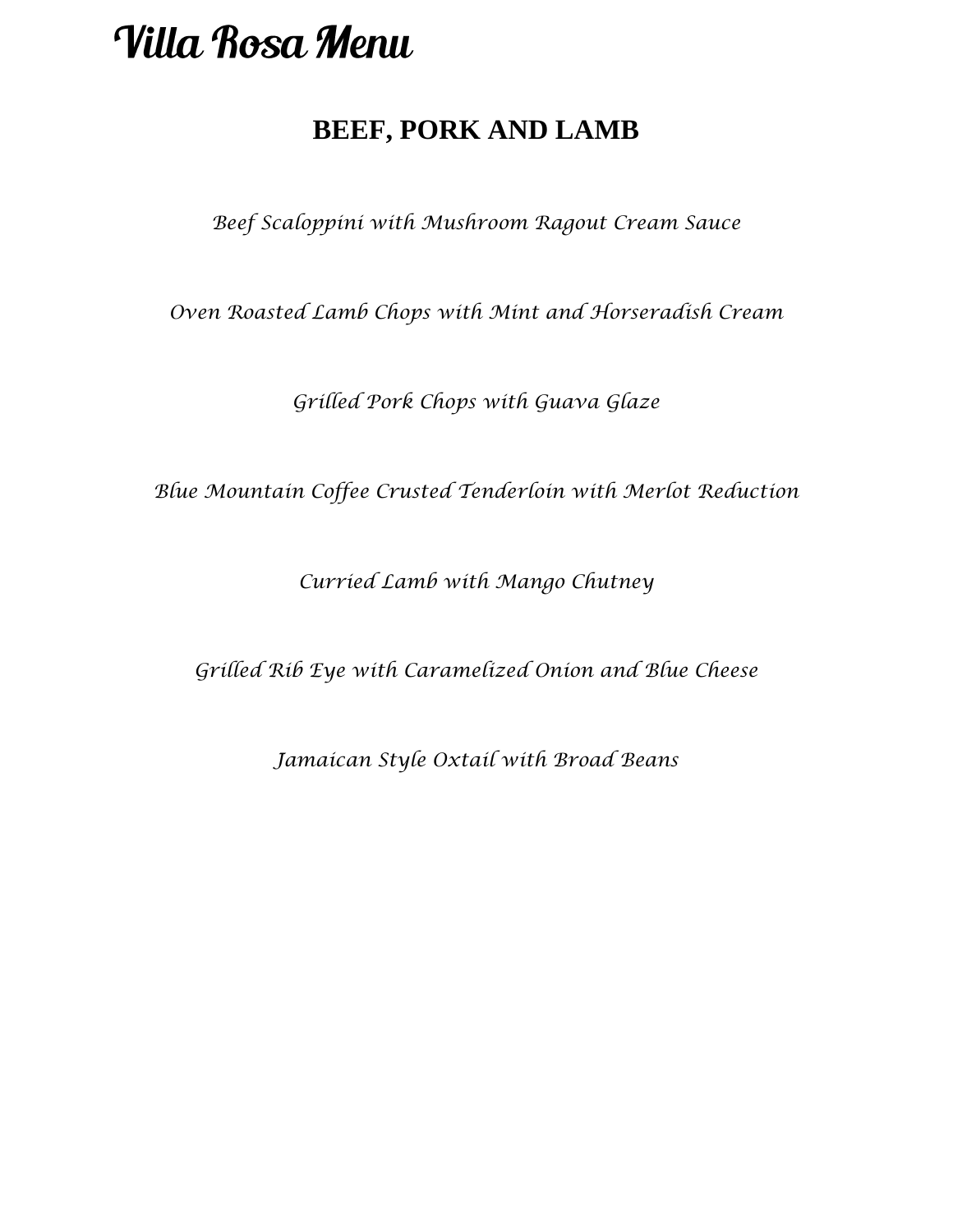### **POULTRY**

*Authentic Jerk Chicken with Mild/Hot Jerk Sauce*

*Country Fried Chicken with Creole Sauce*

*Paprika Roasted Chicken with Natural Au Jus* 

*Jamaican Curry Chicken with Vegetables*

*Stuffed Chicken Breast with Kale and Goat Cheese with Guava Cream Sauce*

*Pineapple Glazed Chicken*

*Pan Seared Duck with Mushroom Marsala Sauce*

*Almond Crusted Chicken Breast with Tomato Orange Herb Sauce*

*Chicken Provolone Buffalo Mozzarella Cheese with Pomodora Sauce Chicken and Pineapple Skewer*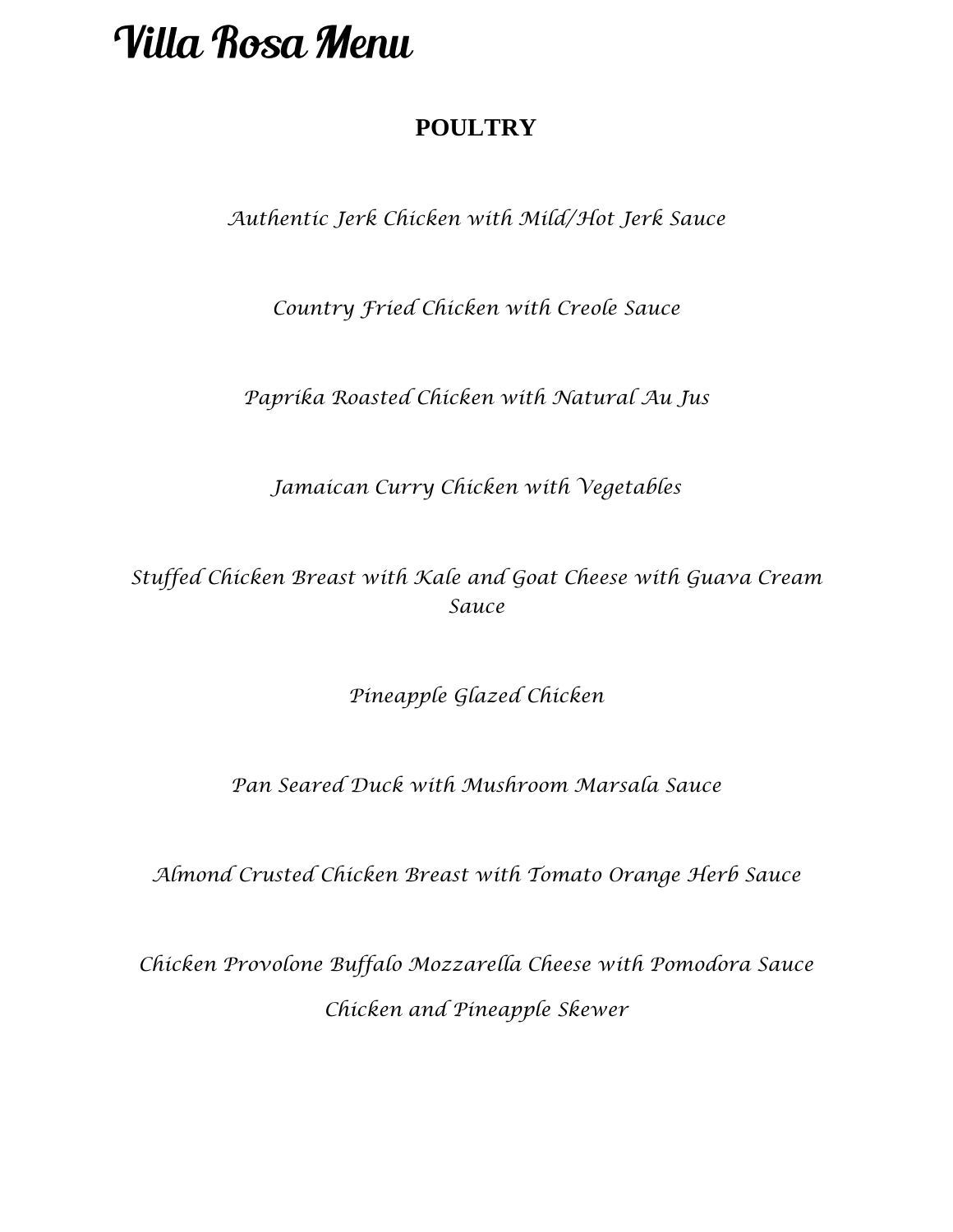## **KIDS LUNCH MENU**

*P B and J Sandwich*

*Hot Diggy DI Dog*

*Corn Dog*

*Krabie Patties Kids Beef Burger* 

*Chicken Tenders with Blue Cheese and Carrot/ Celery Sticks*

*Fish Fingers with Tartar Sauce*

*Villa Rosa Style Kids Pizza with Choice of Toppings: Grilled Pineapple, Olives, Cheese, Tomato, Onion, Chicken and Bell Pepper*

> *Chicken/Tuna/Turkey Panini Sandwiches Serve with Fresh Fruits/ Fries*

## UNLIMITED SANDWICHES BURGERS, HOT AND FRIES